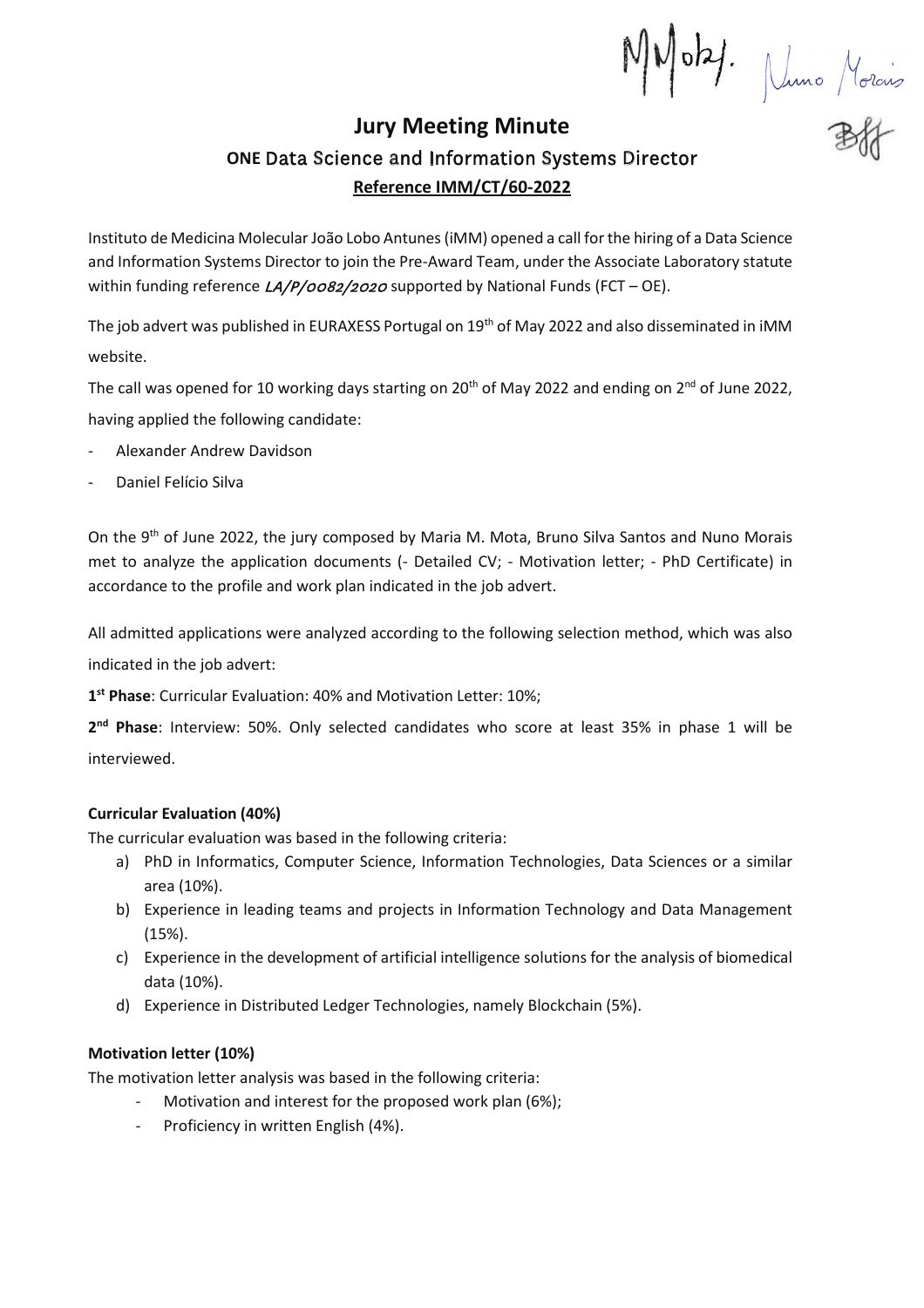The analysis and discrimination of the admitted candidates' classification in the First Phase of current process are presented in the table of Annex I attached to this minute.

Following the curricular analysis and the motivation letter, the two candidates scored at least 35%. The candidates are identified below and were invited for an interview (2<sup>nd</sup> Phase):

- Alexander Andrew Davidson  $\overline{a}$
- Daniel Felício Silva

### Interview (50%)

The interviews took place on the  $17<sup>th</sup>$  of June 2022. The evaluation of the interview was based in the following criteria:

- a) Demonstrated ability to frame, lead, prioritize and contribute to multi-disciplinary team projects (15%).
- b) Scientific curiosity, with the ability to identify computationally approachable issues and to develop solutions independently and collaboratively (15%).
- c) Domain of the English language (5%).
- d) Communication skills (15%).

The analysis and discrimination of the candidates' score in the Second Phase and Total score in both phases are presented in the table of Annex II attached to this minute.

At this phase, the selected candidate will be the one with the highest score in the total of the two evaluation phases.

Lisbon, 20<sup>th</sup> of June of 2022

 $N/V$  oky.

Maria M Mota

Nuno Luís Barbosa Morcio

**Bruno Silva Santos**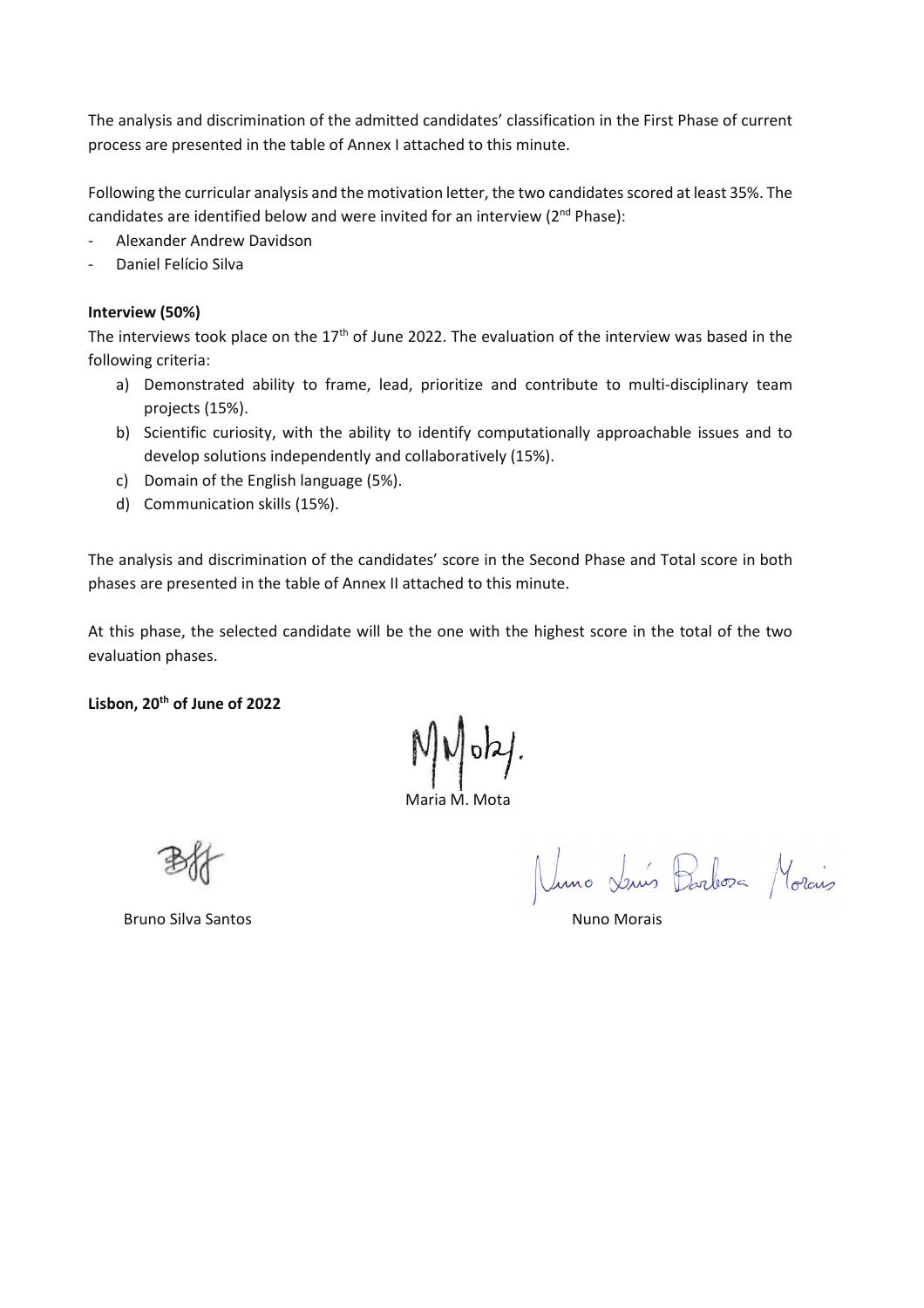| Applicant                       |                                                                                                                  | Curricular Analysis (40%)                                                                                       |                                                                                                                         |         |                                                                                                                                                                         |                                                                                                                                                                            |                                                                                                                                                                           |                                                                                                                 |                                                                                                                           |                                                                                                                               |                                                                                                                              |         |                                                                                                                                            |                                                                                                                                           |                                                                                                                                            | Motivation Letter (10%) |                                                                                                                                                  |                                                                                                                                                                  |                                                                                                                            |      |                         |                                     |                    |         |       |
|---------------------------------|------------------------------------------------------------------------------------------------------------------|-----------------------------------------------------------------------------------------------------------------|-------------------------------------------------------------------------------------------------------------------------|---------|-------------------------------------------------------------------------------------------------------------------------------------------------------------------------|----------------------------------------------------------------------------------------------------------------------------------------------------------------------------|---------------------------------------------------------------------------------------------------------------------------------------------------------------------------|-----------------------------------------------------------------------------------------------------------------|---------------------------------------------------------------------------------------------------------------------------|-------------------------------------------------------------------------------------------------------------------------------|------------------------------------------------------------------------------------------------------------------------------|---------|--------------------------------------------------------------------------------------------------------------------------------------------|-------------------------------------------------------------------------------------------------------------------------------------------|--------------------------------------------------------------------------------------------------------------------------------------------|-------------------------|--------------------------------------------------------------------------------------------------------------------------------------------------|------------------------------------------------------------------------------------------------------------------------------------------------------------------|----------------------------------------------------------------------------------------------------------------------------|------|-------------------------|-------------------------------------|--------------------|---------|-------|
|                                 |                                                                                                                  |                                                                                                                 | PhD in Informatics, Computer Science, Information<br>Technologies, Data Sciences or a similar area (10%)                |         | Experience in leading teams and projects in Information<br>Technology and Data Management (15%)                                                                         |                                                                                                                                                                            |                                                                                                                                                                           | Experience in the development of artificial intelligence<br>solutions for the analysis of biomedical data (10%) |                                                                                                                           |                                                                                                                               | Experience in Distributed Ledger Technologies, namely<br>Blockchain (5%)                                                     |         |                                                                                                                                            | Motivation and interest for the proposed work plan<br>(6%)                                                                                |                                                                                                                                            |                         |                                                                                                                                                  | Proficiency in written English (4%)                                                                                                                              |                                                                                                                            |      |                         | Total                               |                    |         |       |
| Name of the Jury                | <b>Maria M. Mota</b>                                                                                             | <b>Bruno Silva</b><br><b>Santos</b>                                                                             | <b>Nuno Morais</b>                                                                                                      | Average | Maria M. Mota                                                                                                                                                           | <b>Bruno Silva Santos</b>                                                                                                                                                  | <b>Nuno Morais</b>                                                                                                                                                        | Average                                                                                                         | Maria M. Mota                                                                                                             | <b>Bruno Silva</b><br><b>Santos</b>                                                                                           | <b>Nuno Morais</b>                                                                                                           | Average | Maria M. Mota                                                                                                                              | <b>Bruno Silva</b><br>Santos                                                                                                              | <b>Nuno Morais</b>                                                                                                                         | Average                 | Maria M. Mota                                                                                                                                    | <b>Bruno Silva</b><br><b>Santos</b>                                                                                                                              | <b>Nuno Morais</b>                                                                                                         |      | Average   Maria M. Mota | <b>Bruno Silva</b><br><b>Santos</b> | <b>Nuno Morais</b> | Average |       |
|                                 | 9.0%                                                                                                             | 9.0%                                                                                                            | 9.0%                                                                                                                    | 9.0%    | 10%                                                                                                                                                                     | 10%                                                                                                                                                                        | 10.0%                                                                                                                                                                     | 10.0%                                                                                                           | 7.0%                                                                                                                      | 7.0%                                                                                                                          | 7.0%                                                                                                                         | 7.0%    | 5.0%                                                                                                                                       | 5.0%                                                                                                                                      | 5.0%                                                                                                                                       | 5.0%                    | 5.5%                                                                                                                                             | 5.5%                                                                                                                                                             | 5.5%                                                                                                                       | 5,5% | 4.0%                    | 4.0%                                | 4.0%               | 4.0%    | 40,5% |
| Alexander<br>Andrew<br>Davidson | Cyber Security                                                                                                   | Cyber<br>Security                                                                                               | Cyber Security                                                                                                          |         | Track-record in<br>managing<br>projects and<br>teams of<br>researchers<br>cyber security<br>and data<br>science. Lack of<br>experience in<br>user-oriented<br>projects. | Track-record in<br>managing<br>projects and<br>teams of<br>researchers in<br>cyber security<br>and data<br>science, Lack of<br>experience in<br>user-oriented<br>projects. | Track-record in<br>managing<br>projects and<br>teams of<br>researchers in<br>cyber security<br>and data<br>science. Lack o<br>experience in<br>user-oriented<br>projects. |                                                                                                                 | Considerable<br>experience in A<br>in data analysis<br>but no<br>experience with<br>biomedical<br>data.                   | Considerable<br>experience in<br>Al in data<br>analysis but no<br>experience<br>with<br>biomedical<br>data.                   | Considerable<br>experience in Al<br>in data analysis<br>but no<br>experience with<br>biomedical<br>data.                     |         | Cybersecurity<br>expert, with<br>experience i<br>the Cloudflar<br>Ethereum<br>blockchain<br>gateway.                                       | Cybersecurity<br>expert, with<br>experience in<br>the Cloudflare<br>Ethereum<br>blockchain<br>gateway.                                    | Cybersecurity<br>expert, with<br>experience in<br>the Cloudflare<br>Ethereum<br>blockchain<br>gateway.                                     |                         | Exceptionally<br>well written<br>letter,<br>revealing<br>motivation fo<br>Data Science.<br>nterest in an<br>motivationfor<br>IS not so<br>clear. | Exceptionally<br>well written<br>letter.<br>revealing<br>motivation for<br>Data Science.<br>Interest in and<br>motivationfor<br>IS not so clear. IS not so clear | Exceptionally<br>well written<br>letter.<br>revealing<br>motivation fo<br>Data Science.<br>nterest in and<br>motivationfor |      | Native                  | Native                              | Native             |         |       |
|                                 | 10.0%                                                                                                            | 10.0%                                                                                                           | 10.0%                                                                                                                   | 10%     | 14.0%                                                                                                                                                                   | 14.0%                                                                                                                                                                      | 14.0%                                                                                                                                                                     | 14%                                                                                                             | 9.0%                                                                                                                      | 9.0%                                                                                                                          | 9.0%                                                                                                                         | 9,0%    | 4.5%                                                                                                                                       | 4.5%                                                                                                                                      | 4.5%                                                                                                                                       | 4.5%                    | 5.0%                                                                                                                                             | 5.0%                                                                                                                                                             | 5.0%                                                                                                                       | 5.0% | 3.5%                    | 3.5%                                | 3,5%               | 3.5%    | 46,0% |
| <b>Daniel Felício</b><br>Silva  | Computer<br>Sciences<br>Information<br>Technologies<br>Engineering<br>(Data science<br>in Biomedical<br>Research | Computer<br>Sciences<br>Information<br>Technologie<br>Engineering<br>(Data science<br>in Biomedica<br>Research) | Computer<br><b>Sciences</b><br>Information<br>Technologies<br>Engineering<br>(Data science<br>in Biomedica<br>Research) |         | Leadership<br>experience i<br>diverse IT and<br>Data<br>Management<br>projects.                                                                                         | Leadership<br>experience i<br>diverse IT and<br>Data<br>Management<br>projects.                                                                                            | Leadership<br>experience i<br>diverse IT and<br>Data<br>Management<br>projects.                                                                                           |                                                                                                                 | Experience in<br>the<br>development of<br>AI solutions and<br>in dealing with<br>health-related<br>and biomedica<br>data. | Experience in<br>the<br>development<br>of AI solution:<br>and in dealing<br>with health<br>related and<br>biomedical<br>data. | Experience in<br>the<br>development o<br>AI solutions<br>and in dealing<br>with health<br>related and<br>biomedical<br>data. |         | Experience i<br>cybersecurity<br>ncluding wo<br>on projects<br>focused on<br>Blockchain ar<br>Distributed<br>Ledger<br><b>Technologies</b> | Experience in<br>cybersecurity,<br>including work<br>on projects<br>focused on<br>Blockchain an<br>Distributed<br>Ledger<br>Technologies. | Experience in<br>cybersecurity,<br>including work<br>on projects<br>focused on<br>slockchain and<br>Distributed<br>Ledger<br>Technologies. |                         | Very good<br><b>stification</b><br>match<br>between<br>candidate an<br>position.                                                                 | Very good<br>ustification o<br>match<br>between<br>andidate ar<br>position.                                                                                      | Very good<br>stification o<br>match<br>between<br>andidate an<br>position.                                                 |      | Proficient              | Proficient                          | Proficient         |         |       |

Name dans Boches Morais Bld MMohy.